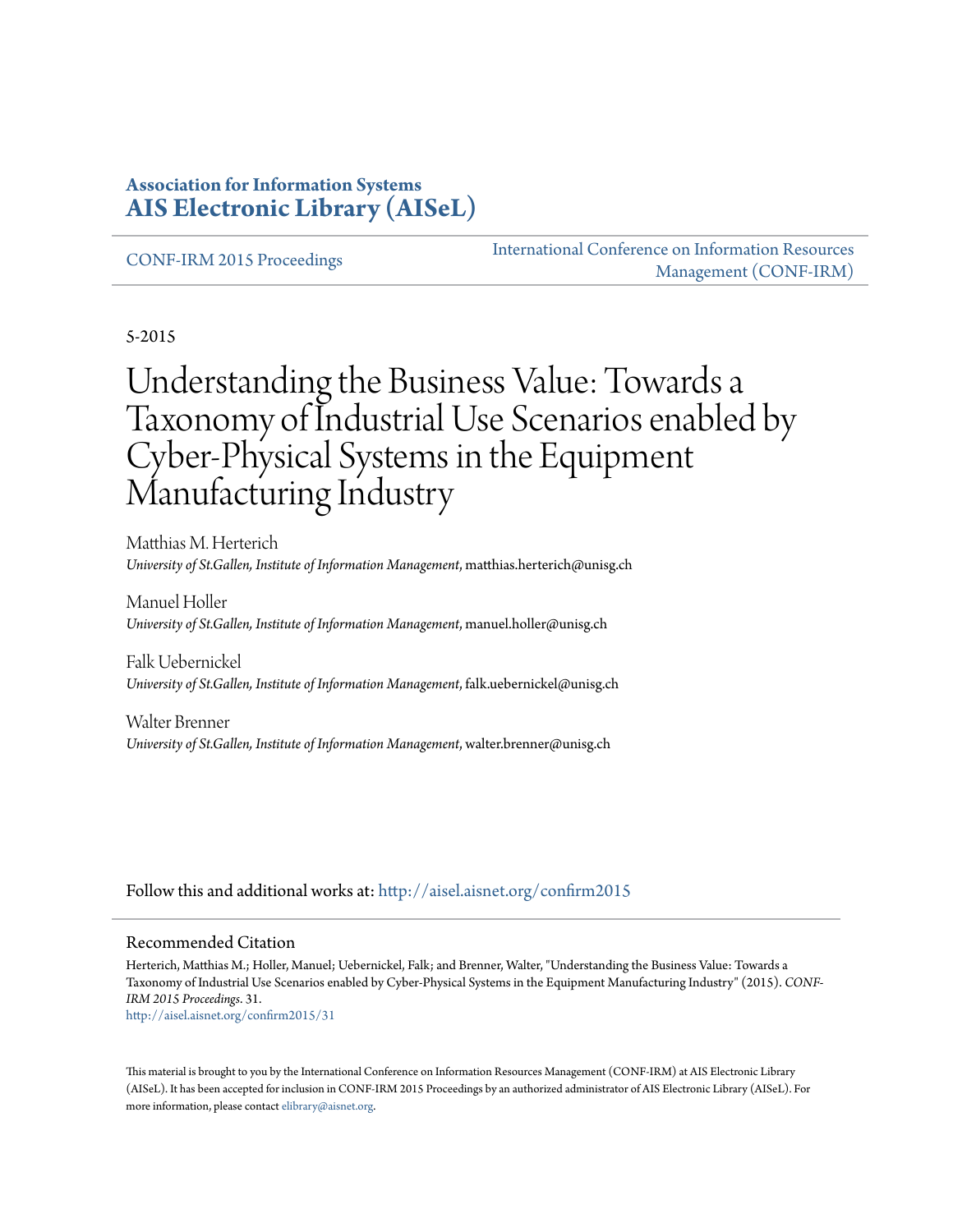## **P32. Understanding the Business Value: Towards a Taxonomy of Industrial Use Scenarios enabled by Cyber-Physical Systems in the Equipment Manufacturing Industry**

Matthias M. Herterich University of St.Gallen, Institute of Information Management matthias.herterich@unisg.ch

Falk Uebernickel University of St.Gallen, Institute of Information Management falk.uebernickel@unisg.ch

Manuel Holler University of St.Gallen, Institute of Information Management manuel.holler@unisg.ch

Walter Brenner University of St.Gallen, Institute of Information Management walter.brenner@unisg.ch

#### *Abstract*

The trend of digitalization provides new opportunities for industrial equipment manufactures as sensor technology and ubiquitous connectivity become part of the equipment. In particular, cyber-physical systems (CPSs) enable digital innovation for the industrial product and service business by improving operational efficiencies, facilitating innovative hybrid business models, and fuelling servitization in manufacturing. Despite the new opportunities, so far no research has been conducted to investigate and classify configurations and affordances of this new technology. To gain both a broad and in-depth understanding of use scenarios and added-value of CPSs for the service business in the equipment industry, a multi-method approach is chosen: a systematic literature review as well as case study research are conducted. Grounded in existing literature and based on empirical data of 45 use scenarios, we propose a taxonomy to classify use scenarios enabled by CPSs in the equipment industry. This work contributes to the theoretical body of knowledge by proposing a taxonomy of use scenarios enabled by CPSs. The taxonomy can be (1) leveraged to categorize use scenarios of CPSs in the equipment manufacturing industry and (2) used as a framework for further research. Practitioners can use the taxonomy to classify and compare use scenarios as well as identify business model archetypes.

#### *Keywords*

Information Systems, Service Science, Product-Service Systems, Cyber-Physical Systems, Case Study, Affordances, Manufacturing, Business Models, Classification, Taxonomy, Use Scenarios

## **1. Introduction**

The manufacturing industry is subject to major structural changes. With the ongoing trend of servitization in manufacturing (Lightfoot, Baines, & Smart, 2013; Oliva & Kallenberg, 2003),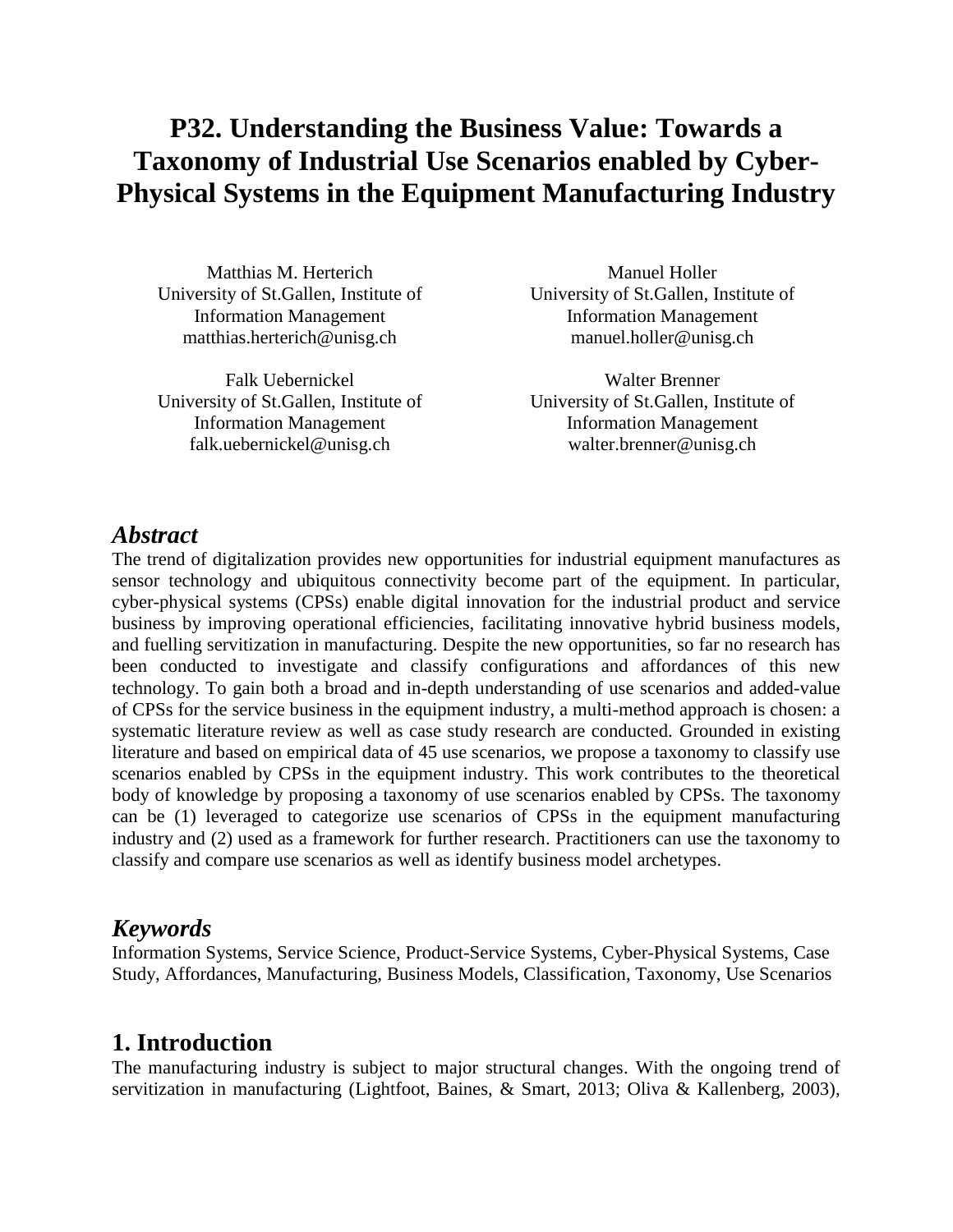the operations phase in the lifecycle of industrial equipment (Blinn, Nüttgens, Schlicker, Thomas, & Walter, 2008; J. Y. Lee, Choi, Kim, & Noh, 2011) and service business models (Lay, Schroeter, & Biege, 2009; Peters, Kromat, & Leimeister, 2015; Zolnowski, Schmitt, & Böhmann, 2011) have gained in importance over the last decade. Equipment manufacturers now pivot selling products to offer services and equipment performance. In productive use, breakdowns of such machinery are expensive, as they result in downtimes, loss of earnings, and expensive and time-consuming repair work. However, a transformation is taking place: due to increasingly pervasive digital technologies (Yoo, Boland, Lyytinen, & Majchrzak, 2012) both consumer- and industrial products become cyber-physical systems (CPSs) comprising hardware, sensors, software, and connectivity. Particularly in an industrial context, where considerably higher requirements in respect of reliability, equipment utilization, and capabilities that cut across and transcend traditional product boundaries exist (Annunziata & Evans, 2012), new technological capabilities foster digital innovation (Fichman, Dos Santos, & Zheng, 2014; Yoo, Henfridsson, & Lyytinen, 2010) and herald innovative and unexpected affordances. Hence, manufacturers strive to leverage the emerging technological capabilities of industrial CPSs to engineer better products, increase efficiency of their technical customer service processes for maintenance, repair and overhaul (MRO) and come up with new added-value services. Organizations in the equipment industry aim for transparency on the benefits of equipping their products with sensors and connectivity to make more informed investment decisions. However, they often struggle to identify a clear strategy of what capabilities are relevant and how to leverage the emerging technical capabilities. Despite endless use scenarios and affordances of CPSs, such as predictive maintenance or supporting field service with operational machine data, existing scholarly literature lacks a common and validated understanding of characteristics and configurations of industrial CPSs service scenarios. Thus, a clear understanding and categorization of the affordances of those scenarios is missing. Both researchers focusing on digital innovation and the service science community call for design knowledge in this area (Böhmann, Leimeister, & Möslein, 2014; Yoo et al., 2010). Given the lack of research concerning industrial use scenarios and affordances of CPSs, this paper aims to answer the following research question:

#### **What are the categories and corresponding affordances of cyber-physical systems (CPSs) in the equipment manufacturing industry?**

To answer this research question, the remainder of this paper is structured as follows: in Section 2, the theoretical foundation is outlined and relevant concepts are defined. Section 3 presents the applied research methodology. Section 4 presents the taxonomy as a whole and provides an exemplary scenario for each characteristic. The paper ends with a conclusion and an outlook on future research in this context.

## **2. Theoretical foundation**

Over the last decade, the equipment manufacturing industry has changed significantly. With 'servitization in manufacturing' (Lightfoot et al., 2013; Wilkinson, Dainty, & Neely, 2009), besides selling products, service business is gaining importance for manufacturing firms also. As a consequence of this development a Service-Dominant logic and Service Science have emerged (Vargo & Lusch, 2004, 2008). Academics start to investigate services as a distinct phenomenon (Spohrer & Kwan, 2009). Based on the rather universal conceptualization of a service system (P.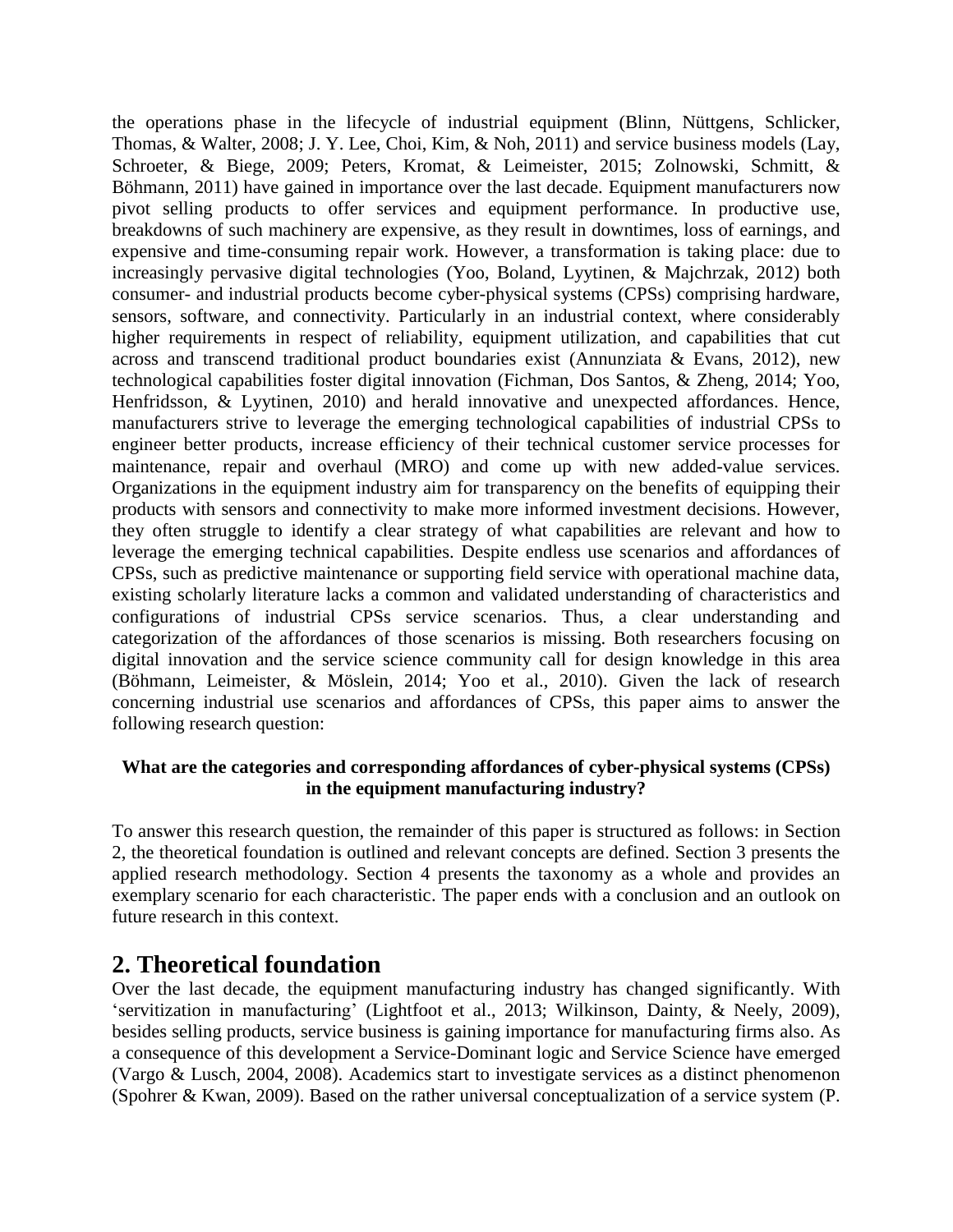Maglio, Bailey, & Gruhl, 2007; P. P. Maglio & Spohrer, 2008), the term product-service system refers to combinations of products and services, realized in an extended value creation network (Aurich, Fuchs, & Wagenknecht, 2006). As those industrial product- service systems are permeated with pervasive digital technologies (Yoo et al., 2012), the term cyber-physical system is emerging (Mikusz, 2014).

The term cyber-physical systems (CPSs) initially appeared in the domain of computer science, to describe the integration of computation and physical processes (E. A. Lee, 2008). In his pivotal study, Lee (2008) conceptualizes CPSs as systems in which collaborating computational elements control physical devices by exploiting data gathered from different sensors and other devices, which operate in the devices' environment. In information systems (IS) literature, the concept of CPSs is likewise on the rise (Mikusz, 2014) – in particular its practical application is predominantly driven by initiatives like the 'Industrial Internet' (Annunziata & Evans, 2012) and the Industry 4.0 initiative of the German government (Böhmann et al., 2014; Matzner & Scholta, 2014; Soeldner, Roth, Danzinger, & Moeslein, 2013; Zdravković, Noran, & Trajanović, 2014). In this paper we follow the broadly accepted conceptualization of CPSs being 'systems with embedded software [...], which directly record physical data using sensors and affect physical processes using actuators; evaluate and save recorded data, and actively or reactively interact both with the physical and digital world; are connected [...] via digital communication facilities (wireless and/or wired, local and/or global); use globally available data and services; have a series of dedicated, multimodal human-machine interfaces' (Acatech, 2011, p. 15). The taxonomy proposed in this contribution classifies product service systems that leverage CPSs in an industrial context. In a business to consumer (B2C) context, the phenomenon of equipping mechanical or electronic products with sensors and connectivity to generate added-value by exploiting operational product data is also referred to as 'smart products' (Heppelmann & Porter, 2014; Xu & Ilic, 2014). According to Kiritsis (2011), a smart product contains sensing, memory, data processing, reasoning and communication capabilities at various intelligence levels.

When investigating the business value and usage of IS or technology in organizations, the concept of affordances provides a valid theoretical lens (Markus & Silver, 2008). Technology affordance describes an action potential of what individuals or organizations can accomplish with a specific technology or an IS (Majchrzak & Markus, 2012). Understanding affordances generated by specific technology in a selected field can help to understand and predict how this technology might drive the business in the future. (Pozzi, Pigni, & Vitari, 2014). For building our proposed taxonomy, the theory of affordances is used as a meta-characteristic (R. C. Nickerson, Varshney, & Muntermann, 2013) and theoretical lens, since our taxonomy aims at characterizing affordances of CPSs' use scenarios for the industrial service business.

## **3. Methodology**

Taxonomies bring order in complex areas of research and provide fundamental research foundations (R. Nickerson, Varshney, Muntermann, & Isaac, 2009). Due to the novelty of the topic, an explorative qualitative research design was chosen (Dubé & Paré, 2003; Yin, 2008).

Assuming effective implementation of industrial CPSs, the purpose of our taxonomy is to distinguish between relevant industrial application scenarios of CPSs. The meta-characteristic that derives from this purpose are IT effects and affordances of IS usage (Markus & Silver, 2008). Anchoring our taxonomy in theory (R. C. Nickerson et al., 2013), the *theory of*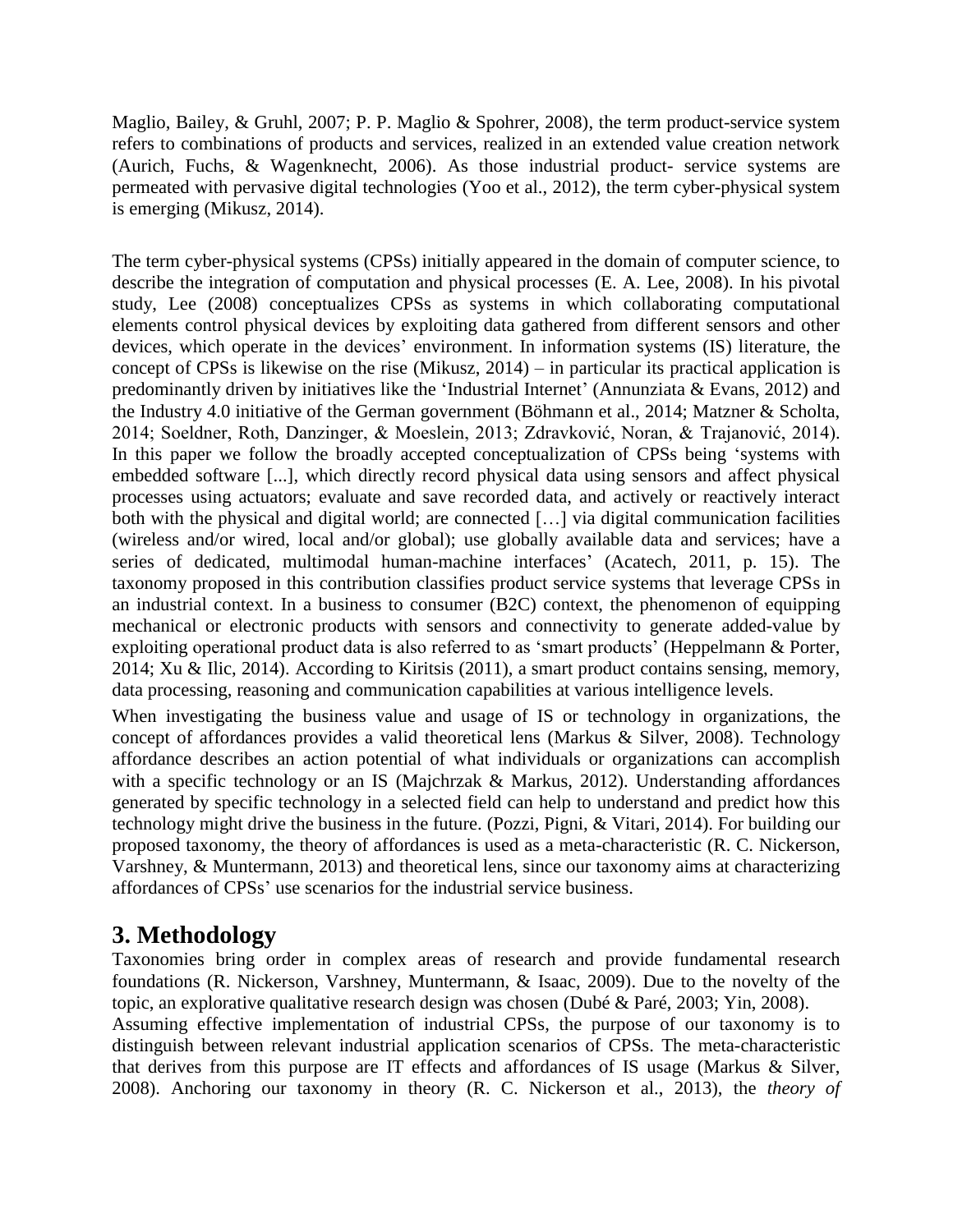*affordances* is used to address the 'possibilities for goal-oriented actions' (Chemero, 2003; Gibson, 1986) in harnessing industrial CPSs. Although taxonomies are a common type of artifact in IS research, methods for building taxonomies in the domain of IS are highly dispersed. While in the IS discipline, taxonomies are often built *ad hoc* (R. C. Nickerson et al., 2013), some researchers use more structured approaches (Bapna, Goes, Gupta, & Jin, 2004; Larsen, 2003). For the sake of a rigorous research design, we adapt the methodology proposed by Nickerson et al. (2013; 2009). We follow an iterative methodology, combining a *conceptual-to-empirical* approach and an *empirical-to-conceptual* approach (R. C. Nickerson et al., 2013). [Figure 1](#page-4-0) provides a schematic representation of the research methodology used for taxonomy building (R. C. Nickerson et al., 2013).



**Figure 1:** Schematic representation of adapted research methodology based on (Land, Smith, & Pang, 2013; R. C. Nickerson et al., 2013)

<span id="page-4-0"></span>To build the taxonomy, a systematic literature review to identify existing work and potential dimensions of the taxonomy was conducted (conceptual-to-empirical). We started with the deductive approach to tie up with existing concepts. To obtain in-depth insights into practical application scenarios of CPSs, a 10-month soft case study (Braa & Vidgen, 1997) was carried out. Since qualitative research is often criticized for lacking in transparency (Eisenhardt, 1989; Yin, 2008), and the process of literature research is often not clearly outlined (Rowe, 2014), we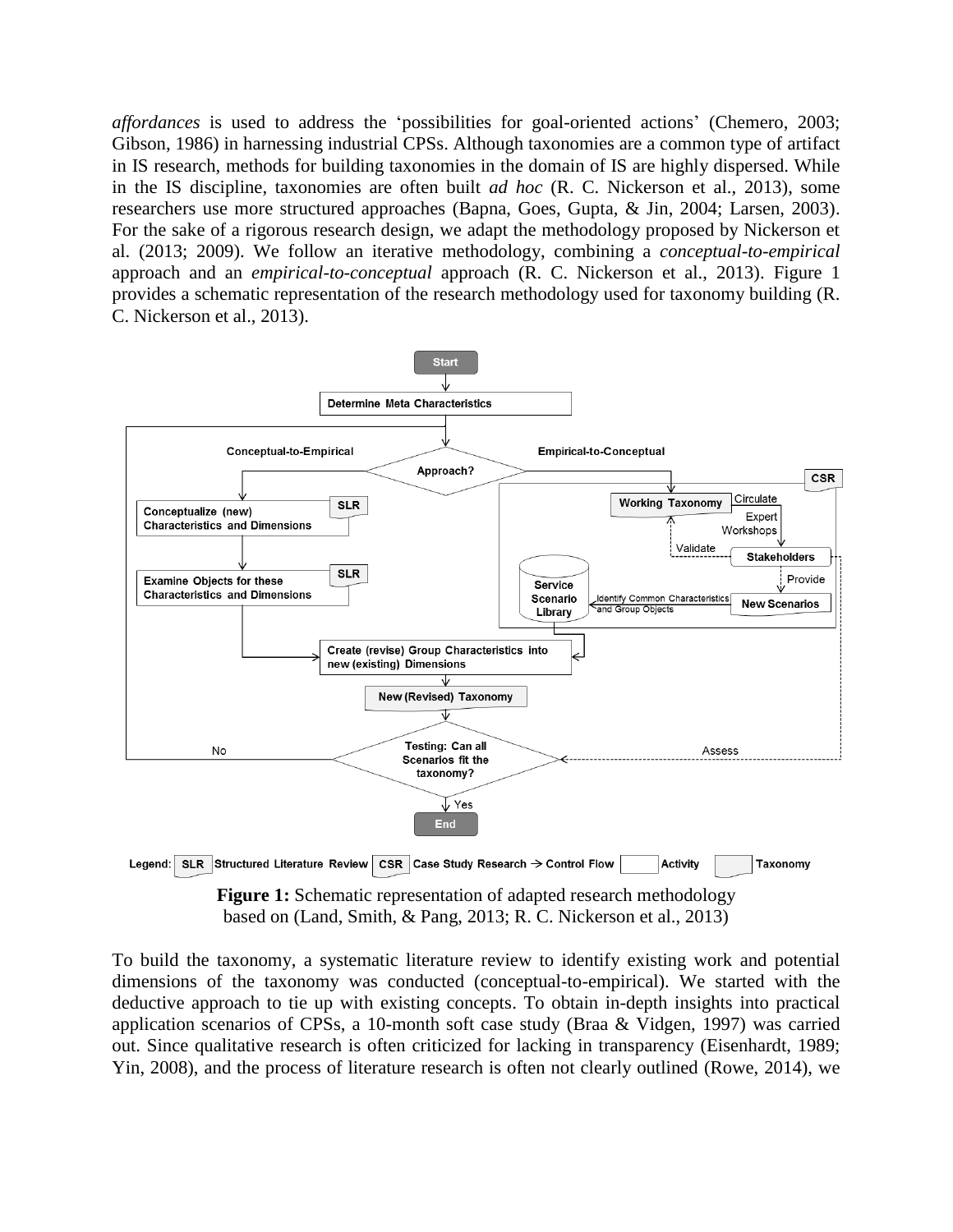followed a structured and transparent approach. Based on the insights, a service scenario library with 45 real-world use scenarios was set up as concrete instances (conceptual-to-empirical).

#### **3.1 Literature review – conceptual-to-empirical**

For the conceptual-to-empirical step, we conducted a systematic literature review based on the methodology suggested by vom Brocke et al. (2009) to (1) identify existing conceptualizations of potential dimensions and categories and (2) to obtain an overview of existing work. A keyword search was performed in the common databases for the IS domain. As the field of interest is very broad and cannot be captured solely by searching for permutations of the term *"cyber physical system"*, we iteratively refined the scope of the keyword search based on analyzing existing hits until we identified the following stable and comprehensive search term: *"cyber physical systems" OR "internet of things" OR "smart products" OR ("sensors" AND "connectivity") OR "embedded systems".* We allowed peer-reviewed contributions in both journals and conferences and limited our search to title, abstract and keywords and a timeframe of the last 10 years (2006-2015) resulting in 1500 papers. Initially, title, abstract and keywords of the papers were read. Papers were included for further investigation when focusing on an industrial context and our understanding of CPSs (see Section 2). Papers that exclusively address technical topics (i.e., engineering, technical contributions on security and connectivity and technical understanding of embedded systems) or do not focus on industrial equipment were excluded. After applying inclusion and exclusion criteria, conducting forward/backward searches and eliminating duplicates, we obtained a set of 79 papers for in-depth investigation (see [Table 1\)](#page-5-0).

| Database                    | Keyword search | Net hits after applying incl. & excl. criteria |
|-----------------------------|----------------|------------------------------------------------|
| AISeL                       | 279            | 19                                             |
| <b>EBSCOhost</b>            | 625            | 13                                             |
| Emerald                     | 369            | 16                                             |
| ProQuest                    | 91             | 13                                             |
| ScienceDirect*              | 94             | 13                                             |
| Web of Science*             | 42             | 2                                              |
| Forward and backward search | -              | 3                                              |
| <b>Net hits</b>             | 1500           | 79                                             |

<span id="page-5-0"></span>**\***'AND "industrial"' was added for ScienceDirect (Web of Science) to further reduce the initial results from 1838 (6191) to 94 (42) **Table 1**: Results of keyword search

#### **3.2 Case study research – empirical-to-conceptual**

The majority of IS taxonomies are based on case study research (Land et al., 2013). As the unit of analysis of this work is service scenarios leveraging CPSs in the equipment industry, we followed an interpretative case study approach. In IS research, the case study approach is a proven methodology for identifying use scenarios of emerging technology in a dedicated context (Braa & Vidgen, 1997; Kuschel & Dahlbom, 2007). Unlike the positivist paradigm, when following an interpretative approach, researchers try to 'understand the insiders' viewpoint, even going as far as becoming one of the insiders themselves' (Braa & Vidgen, 1999, p. 27). Interpretative case studies focus on generating a very deep understanding of a specific phenomenon rather than quantifying and confirming. Hence, we conducted an interpretative soft case study (Braa & Vidgen, 1999) in collaboration with one of the largest multinational conglomerate corporations in the manufacturing industry with a highly diversified product and service portfolio. The particular organization was chosen as they were about to equip their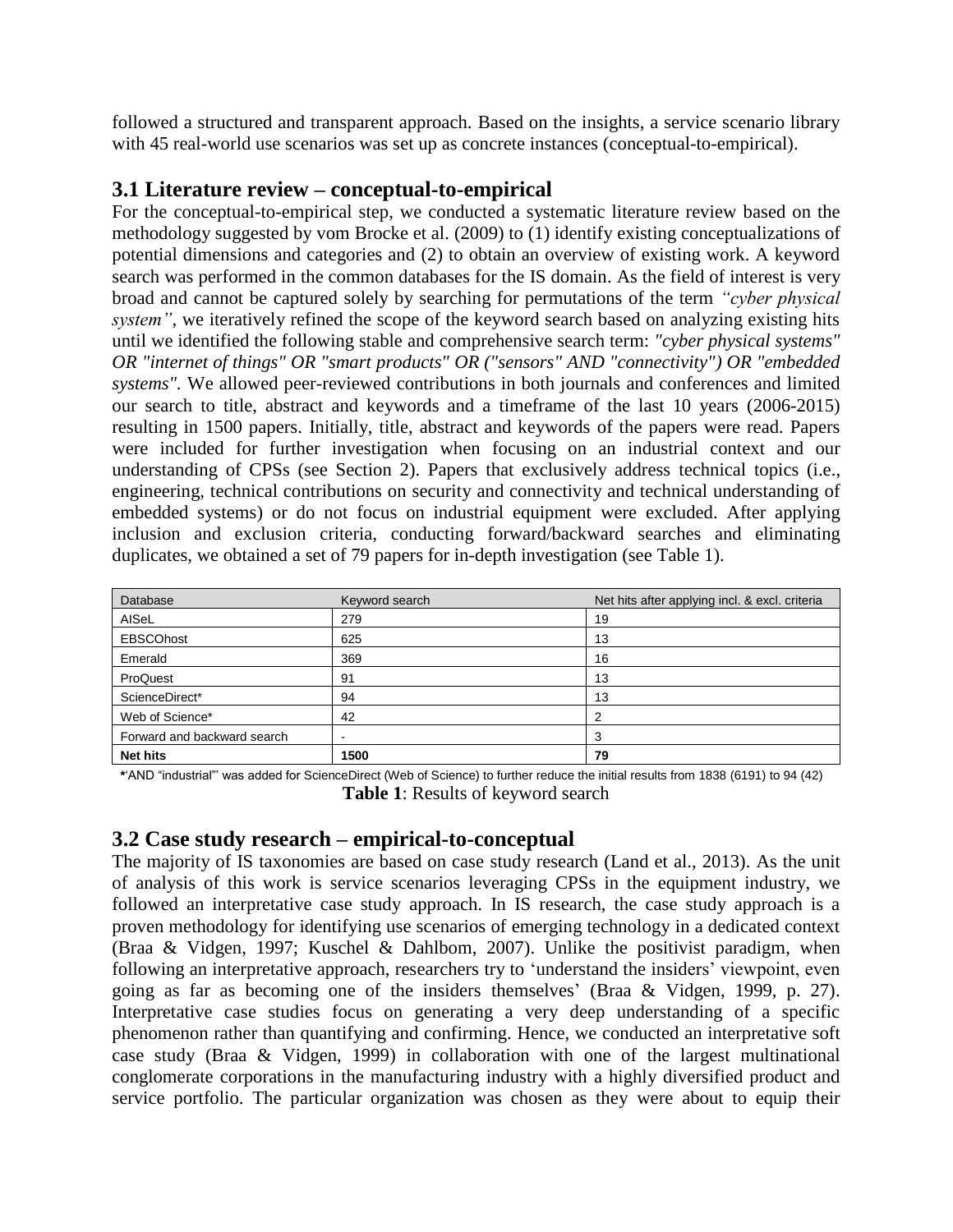machinery in the field with sensor technology and connectivity mainly to increase internal efficiencies in the traditional MRO service business. The in-depth case study was conducted between March 2014 and December 2014. Besides the close collaboration in the strategic innovation project, we carried out two ethnographic field studies (Schultze, 2000) with service technicians, conducted expert sessions with product and service managers and had comprehensive access to documents of a strategic initiative on implementing CPSs. This allowed us to obtain a holistic picture of how the technological capabilities of CPSs are harnessed in different use contexts. Based on an in-depth understanding of the equipment industry, three focus group workshops with a total of 38 participants, and documents on a strategic initiative on implementing CPSs, were leveraged to identify and collect 45 concrete and practical CPSs service scenarios that were either discussed or implemented in the case organization. Focus group participants were characterized by high diversity – ranging from managerial, technical, and operative employees from different business areas to cover a broad range of application contexts. Scenarios were collected in a standardized format (scenario profile card) as suggested by Nickerson et al. (2013; 2009). [Table 2](#page-6-0) provides an example of a service scenario profile card. Each profile card consists of a descriptive title and a short textual description. A preliminary classification in our intermediate taxonomy results is provided as well as a unique identification number.

| ID                    | 13                                                                                                                                                                                                                                                                                                                                                                                                                                                                                                                                                                                                                                                                                                                                                                                                                                                                                                                                                                                                |                |          |            |                      |
|-----------------------|---------------------------------------------------------------------------------------------------------------------------------------------------------------------------------------------------------------------------------------------------------------------------------------------------------------------------------------------------------------------------------------------------------------------------------------------------------------------------------------------------------------------------------------------------------------------------------------------------------------------------------------------------------------------------------------------------------------------------------------------------------------------------------------------------------------------------------------------------------------------------------------------------------------------------------------------------------------------------------------------------|----------------|----------|------------|----------------------|
| <b>Title</b>          | Leverage rotation sound sensor for predictive maintenance                                                                                                                                                                                                                                                                                                                                                                                                                                                                                                                                                                                                                                                                                                                                                                                                                                                                                                                                         |                |          |            |                      |
| <b>Abstract</b>       | Bloch and Geitner (1983) have noted that 99% of all machine failures are preceded by certain signs,<br>conditions, or indications that a failure was going to occur. In many cases, first signs can be noticed already<br>weeks or even months before a failure or breakdown. P-f curves describe the relationship of equipment<br>performance depending on the time.<br>For instance, anomalies can be identified, based on ultra sound long before they can be recognized by human<br>touch (thermography and vibration) or trained ears. In case of rotating assets/equipment such as wind turbines<br>in onshore/offshore wind parks, based on the p-f curve, rotation and vibration sensors based on ultra sound as<br>part of CPSs can be used to identify potential failures or breakdowns. Based on industry specific algorithms<br>and historic data, predictive maintenance can be scheduled before the actual breakdown happens, resulting in<br>equipment downtimes can be minimized. |                |          |            |                      |
|                       | <b>Technical affordances of CPSs for</b><br>realization of industrial use scenarios                                                                                                                                                                                                                                                                                                                                                                                                                                                                                                                                                                                                                                                                                                                                                                                                                                                                                                               | <b>Monitor</b> | Control  | Optimize   | Automate             |
|                       | Service recipient                                                                                                                                                                                                                                                                                                                                                                                                                                                                                                                                                                                                                                                                                                                                                                                                                                                                                                                                                                                 | <b>SSP</b>     |          | <b>SSC</b> |                      |
| <b>Classification</b> | Addressed product/service lifecycle phase                                                                                                                                                                                                                                                                                                                                                                                                                                                                                                                                                                                                                                                                                                                                                                                                                                                                                                                                                         | <b>BOL</b>     | MOL      |            | EOL                  |
|                       | Ecosystem Perspective: Stakeholder                                                                                                                                                                                                                                                                                                                                                                                                                                                                                                                                                                                                                                                                                                                                                                                                                                                                                                                                                                | Manufacturer   | Operator |            | Service Organization |
|                       | groups benefiting from industrial CPSs<br>service scenario                                                                                                                                                                                                                                                                                                                                                                                                                                                                                                                                                                                                                                                                                                                                                                                                                                                                                                                                        |                |          |            |                      |

**Table 2**: Example of a service scenario profile card

<span id="page-6-0"></span>Based on the scenario profile cards, the 45 scenarios were discussed and evaluated in expert interviews with six subject matter experts responsible for regional service subsidiaries of our case organization. Comments made by the subject matter experts were recorded and entered thoroughly in our scenario library shortly after the interviews took place.

## **4. Results**

Net hits from the literature review were screened. To our best knowledge, no comprehensive research on taxonomies in the domain of interest could be identified. The following isolated constructs and frameworks could be identified due to the novelty of the topic: Maass and Varshney (2008) provide a framework for smart products with six general dimensions (situatedness, personalization, adaptiveness, proactivity, business-awareness, network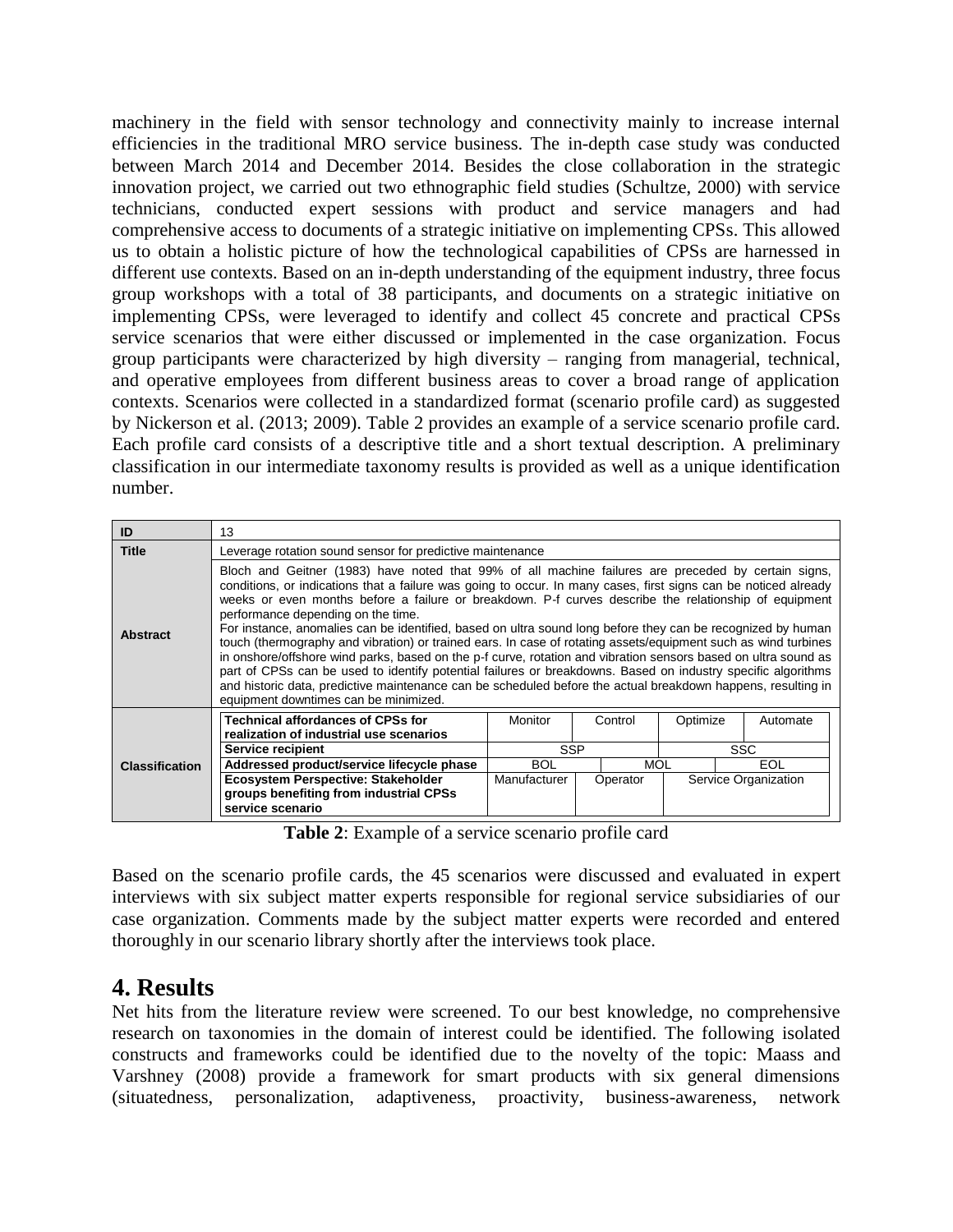capability). Nonetheless, the proposed framework is only valid in a consumer context. However, the following contributions were used to anchor the dimensions and categories of our proposed taxonomy in existing concepts identified in the literature: first, Heppelmann and Porter (2014) identify four capability levels of smart, connected products, namely *monitor, control, optimize,* and *automate*. Likewise, Kiritsis (2011) identifies four levels of intelligence in intelligent products. As they share the technical affordance perspective, we identified this as the first dimension of our taxonomy. Second, Mathieu (2001) sees that industrial services are becoming increasingly important and complex due to the servitization trend. To deal with the complexity, she provides a classification scheme for product services by distinguishing between s*ervices supporting the supplier's product (SSP)* and *services supporting the client's (operator's) actions (SSC).* This differentiation was also identified as helpful in focus group workshops. Third, Kiritsis (2011) as well as Aurich et al. (2006) distinguish between high-level lifecycle phases of industrial products, namely *beginning of life (BOL), mid-life (MOL)* and *end of life (EOL)*. Case study results also indicate that CPS might impact on different lifecycle stages. However, most affordances could be identified in the operations phase for equipment operations and equipment service. Fourth, affordances targeting different stakeholders are generated based on the stakeholder ecosystem during the industrial equipment lifecycle.

According to Nickerson et al. (2013; 2009), the meta-characteristic of the taxonomy should be based on the purpose of the taxonomy and grounded in theory. By iteratively combining the findings from the conceptual-to-empirical step (SLR) and the in-depth insights generated from the case study research (CSR), an initial version of a taxonomy could be derived. [Table 3](#page-9-0) presents the dimensions and according characteristics. For each characteristic, a description as well as an example is given.

| Dimension 1: Technical affordances of CPSs for realization of industrial use scenarios<br>(Chen, Chiang, & Storey, 2012; Heppelmann & Porter, 2014; Kiritsis, 2011) |                                                                                                                                                                                                                                                                                                                                                                                                                                                                                                                                                                                                                                                                                        |                                                                                                                                                                                                                                                                                   |  |  |
|---------------------------------------------------------------------------------------------------------------------------------------------------------------------|----------------------------------------------------------------------------------------------------------------------------------------------------------------------------------------------------------------------------------------------------------------------------------------------------------------------------------------------------------------------------------------------------------------------------------------------------------------------------------------------------------------------------------------------------------------------------------------------------------------------------------------------------------------------------------------|-----------------------------------------------------------------------------------------------------------------------------------------------------------------------------------------------------------------------------------------------------------------------------------|--|--|
| Characteristic                                                                                                                                                      | Description                                                                                                                                                                                                                                                                                                                                                                                                                                                                                                                                                                                                                                                                            | Industrial CPSs service scenario example                                                                                                                                                                                                                                          |  |  |
| Monitor                                                                                                                                                             | CPSs enable the collection of data through sensors and<br>external data sources. Collected data can serve to monitor the<br>equipment operation and is valuable for various service<br>scenarios. For instance, collected data enables alerts and<br>notification of changes. Monitoring the condition and external<br>environment of the equipment generates insights about the<br>equipment's operation and usage.                                                                                                                                                                                                                                                                   | Industrial cranes are constantly monitored by<br>the manufacturer. In case of exceeding the<br>maximum weight, no more warranty claims<br>expire and the customer has to charge for<br>service.                                                                                   |  |  |
| Control                                                                                                                                                             | Control capabilities build on the preceding monitoring<br>capabilities. Based on a return path, (remote) service<br>technicians can perform a remote diagnosis and actively<br>control dedicated functionality of the equipment. For instance,<br>a reset of the operating system could be performed. Dedicated<br>features of the equipment can be customized, depending on<br>the individual preferences of the operator.                                                                                                                                                                                                                                                            | With remote diagnosis, a malfunction could<br>be identified at the doors of an elevator at<br>level 23. As the malfunction has a mechanic<br>reason, the level is disabled until a<br>technician fixes the problem. Elevator<br>displays make the fault visible to<br>passengers. |  |  |
| Optimize                                                                                                                                                            | Having technical capabilities to monitor and control equipment,<br>equipment operations can be optimized by using advanced<br>industry-specific business intelligence and analytics (BI&A)<br>capabilities (Chen et al., 2012). Asset operations can be<br>optimized based on internal sensor data or external data<br>sources. Thinking about MRO activities, predictive diagnostics,<br>service and repair become possible. By performing statistical<br>analysis of operational sensor data, maintenance activities can<br>be optimized to maximize the uptime of the equipment by<br>performing predictive diagnostics. Mobile workforce can be<br>dispatched in an optimized way. | Based on equipment usage/condition, routes<br>and schedules field service staff for<br>maintenance, repair and overhaul (MRO) is<br>optimized to increase operational service<br>efficiency.                                                                                      |  |  |
| Automate                                                                                                                                                            | The combination of the previous three areas allows CPSs to<br>achieve a new level of autonomy. Depending on the level of                                                                                                                                                                                                                                                                                                                                                                                                                                                                                                                                                               | At an airport, the in-facility transportation<br>(i.e., elevators and escalators) of (transit)                                                                                                                                                                                    |  |  |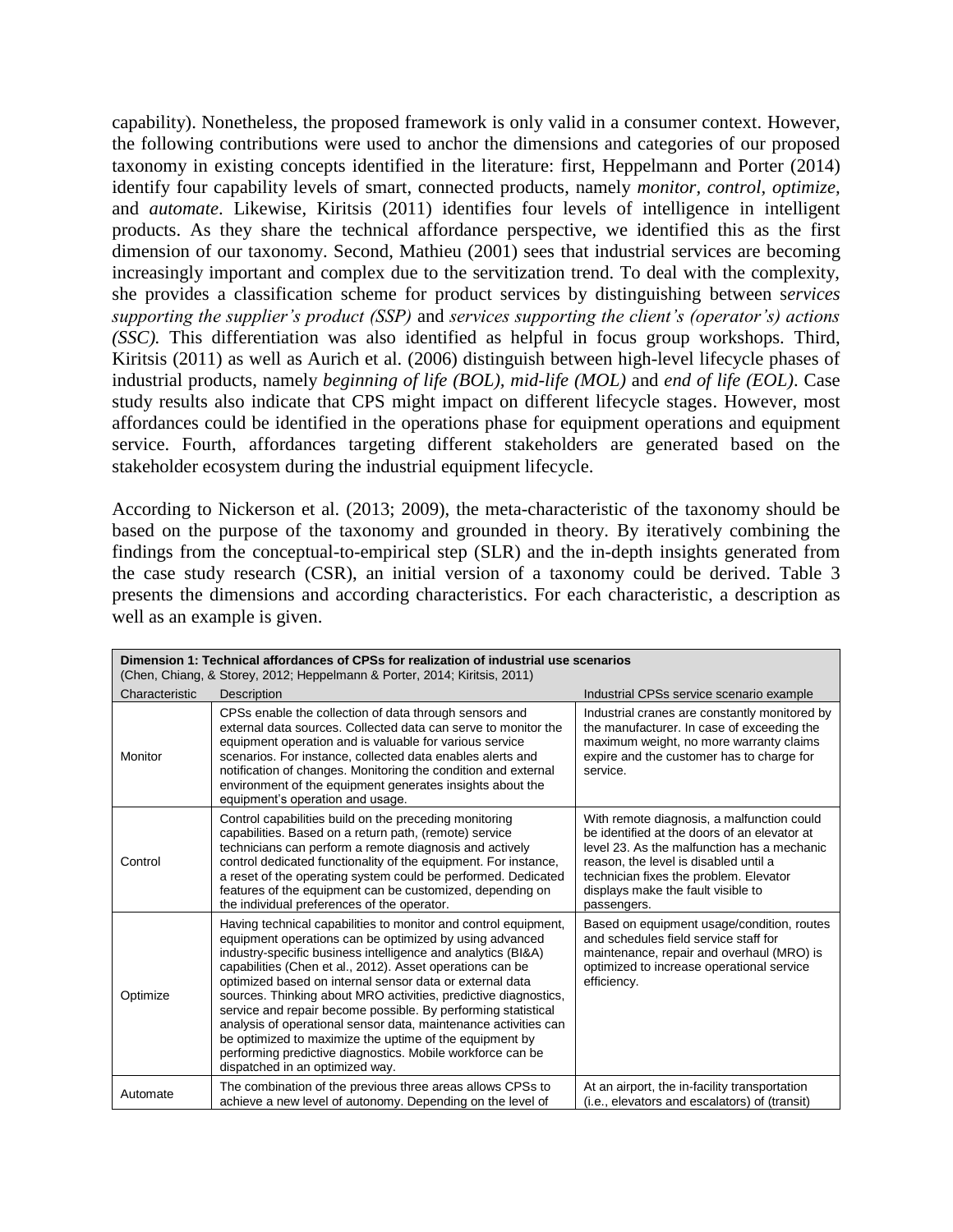|                                                                                                                                                            | intelligence of the product, products can even learn about their<br>environment, self-diagnose their own service need and adapt<br>to the customer's preferences. The coordinated action of an<br>autonomous product with other products or systems is also<br>possible. As more and more products become connected, the<br>value of this capability can grow exponentially.                                                                                                                                                                                                                                                                                                                                                                    | passengers is optimized and automated<br>based flight schedules.                                                                                                                                                                                                                                                                                                      |  |  |
|------------------------------------------------------------------------------------------------------------------------------------------------------------|-------------------------------------------------------------------------------------------------------------------------------------------------------------------------------------------------------------------------------------------------------------------------------------------------------------------------------------------------------------------------------------------------------------------------------------------------------------------------------------------------------------------------------------------------------------------------------------------------------------------------------------------------------------------------------------------------------------------------------------------------|-----------------------------------------------------------------------------------------------------------------------------------------------------------------------------------------------------------------------------------------------------------------------------------------------------------------------------------------------------------------------|--|--|
| <b>Dimension 2: Service recipient</b><br>(Mathieu, 2001)                                                                                                   |                                                                                                                                                                                                                                                                                                                                                                                                                                                                                                                                                                                                                                                                                                                                                 |                                                                                                                                                                                                                                                                                                                                                                       |  |  |
| Characteristic                                                                                                                                             | Description                                                                                                                                                                                                                                                                                                                                                                                                                                                                                                                                                                                                                                                                                                                                     | Industrial CPSs service scenario example                                                                                                                                                                                                                                                                                                                              |  |  |
| <b>SSP</b>                                                                                                                                                 | SSPs are (industrial) services that support the supplier's<br>product.                                                                                                                                                                                                                                                                                                                                                                                                                                                                                                                                                                                                                                                                          | Sensor data is used to realize predictive<br>maintenance for the passenger<br>transportation equipment at an international<br>airport. Product downtimes are minimized.                                                                                                                                                                                               |  |  |
| <b>SSC</b>                                                                                                                                                 | SSCs are (industrial) services that support the client's or<br>operator's actions in relation to the supplier's products.                                                                                                                                                                                                                                                                                                                                                                                                                                                                                                                                                                                                                       | The operator of an airport leverages<br>connected passenger transportation<br>equipment (i.e. elevators and escalators) to<br>control large people flows effectively (e.g.<br>transit passengers are usually separated<br>from domestic passengers). This is achieved<br>by connecting the building- and flight control<br>systems with the equipment control system. |  |  |
| 2011; Mathieu, 2001)                                                                                                                                       | Dimension 3: Addressed product/service lifecycle phase<br>(Aurich et al., 2006; Becker et al., 2009; Becker, Beverungen, Knackstedt, Matzner, & Muller, 2011; Blinn et al., 2008; Kiritsis,                                                                                                                                                                                                                                                                                                                                                                                                                                                                                                                                                     |                                                                                                                                                                                                                                                                                                                                                                       |  |  |
| Characteristic                                                                                                                                             | Description                                                                                                                                                                                                                                                                                                                                                                                                                                                                                                                                                                                                                                                                                                                                     | Industrial CPSs service scenario example                                                                                                                                                                                                                                                                                                                              |  |  |
| Planning<br>Phase (BOL)                                                                                                                                    | Beginning of life (BOL); conceptualization, definition and<br>realization of equipment. Industrial service scenarios of CPSs<br>primarily focus on engineering better assets based on data<br>from operations in the field. Data collected by CPSs can be<br>analyzed ex-post to identify weaknesses of equipment in<br>operation.                                                                                                                                                                                                                                                                                                                                                                                                              | Detailed analysis of failure statistics of<br>forklifts can be used to engineer better<br>equipment. Operational data helps to identify<br>weak points. Analysis can be offered as a<br>service for R&D and product engineering.                                                                                                                                      |  |  |
| Operation<br>Phase (MOL)                                                                                                                                   | Mid-life (MOL); use, service and maintenance. For<br>manufacturers of industrial equipment the service business is<br>getting more and more important (Biege, Lay, & Buschak,<br>2012; Grönroos & Helle, 2010; Lightfoot et al., 2013; Oliva &<br>Kallenberg, 2003; Ulaga & Reinartz, 2011; Wilkinson et al.,<br>2009). Case study insights and concrete service scenarios<br>suggest that most CPSs affordances are realized in the<br>operation phase by increasing service efficiencies. Based on<br>concrete industrial CPSs scenarios, the following sub-<br>categories are identified:<br>Optimized equipment operations<br>Trigger field service activities<br>Support field service activities<br>Replace field service activities<br>٠ | Based on sensors, an elevator can adjust<br>the levelling of its stops automatically. This<br>results in replacement of field service<br>activity. Another example for triggering field<br>services is performing maintenance of<br>elevators based on based on equipment<br>utilization instead of static maintenance<br>cycles (e.g. every 6 months).               |  |  |
| Replacement<br>Phase<br>(EOL)                                                                                                                              | End of life (EOL); characterized by various scenarios such as:<br>reuse of the product with refurbishing, reuse of components<br>with disassembly and refurbishing, material reclamation<br>without disassembly, material reclamation with disassembly<br>and, finally, disposal with or without incineration.                                                                                                                                                                                                                                                                                                                                                                                                                                  | Operational data can be used for usage<br>analysis. Insights might help to decide on<br>equipment characteristics of succeeding<br>equipment.                                                                                                                                                                                                                         |  |  |
| Dimension 4: Ecosystem Perspective: Stakeholder groups benefiting from industrial CPSs service scenario<br>(Ray, Muhanna, & Barney, 2005; Xu & Ilic, 2014) |                                                                                                                                                                                                                                                                                                                                                                                                                                                                                                                                                                                                                                                                                                                                                 |                                                                                                                                                                                                                                                                                                                                                                       |  |  |
| Characteristic                                                                                                                                             | Description                                                                                                                                                                                                                                                                                                                                                                                                                                                                                                                                                                                                                                                                                                                                     | Industrial CPSs service scenario example                                                                                                                                                                                                                                                                                                                              |  |  |
| Manufacturer                                                                                                                                               | The manufacturer is responsible for engineering and<br>production of the equipment.                                                                                                                                                                                                                                                                                                                                                                                                                                                                                                                                                                                                                                                             | Sensor data from CPSs can be fed back in<br>the engineering process of the manufacturer<br>to engineer better equipment.                                                                                                                                                                                                                                              |  |  |
| Industrial<br>Equipment<br>Operator                                                                                                                        | Industrial equipment is used by the industrial equipment<br>operator for its own value creation. The industrial equipment<br>manufacturer is interested in a minimized downtime of the<br>equipment, based on maintenance or repair activities and low<br>operating costs.                                                                                                                                                                                                                                                                                                                                                                                                                                                                      | Sensor data from CPSs can be made<br>available via standardized interfaces and<br>used to report and proof the performance<br>that has been contractually specified. This<br>would result in higher transparency and<br>increases customer loyalty.                                                                                                                   |  |  |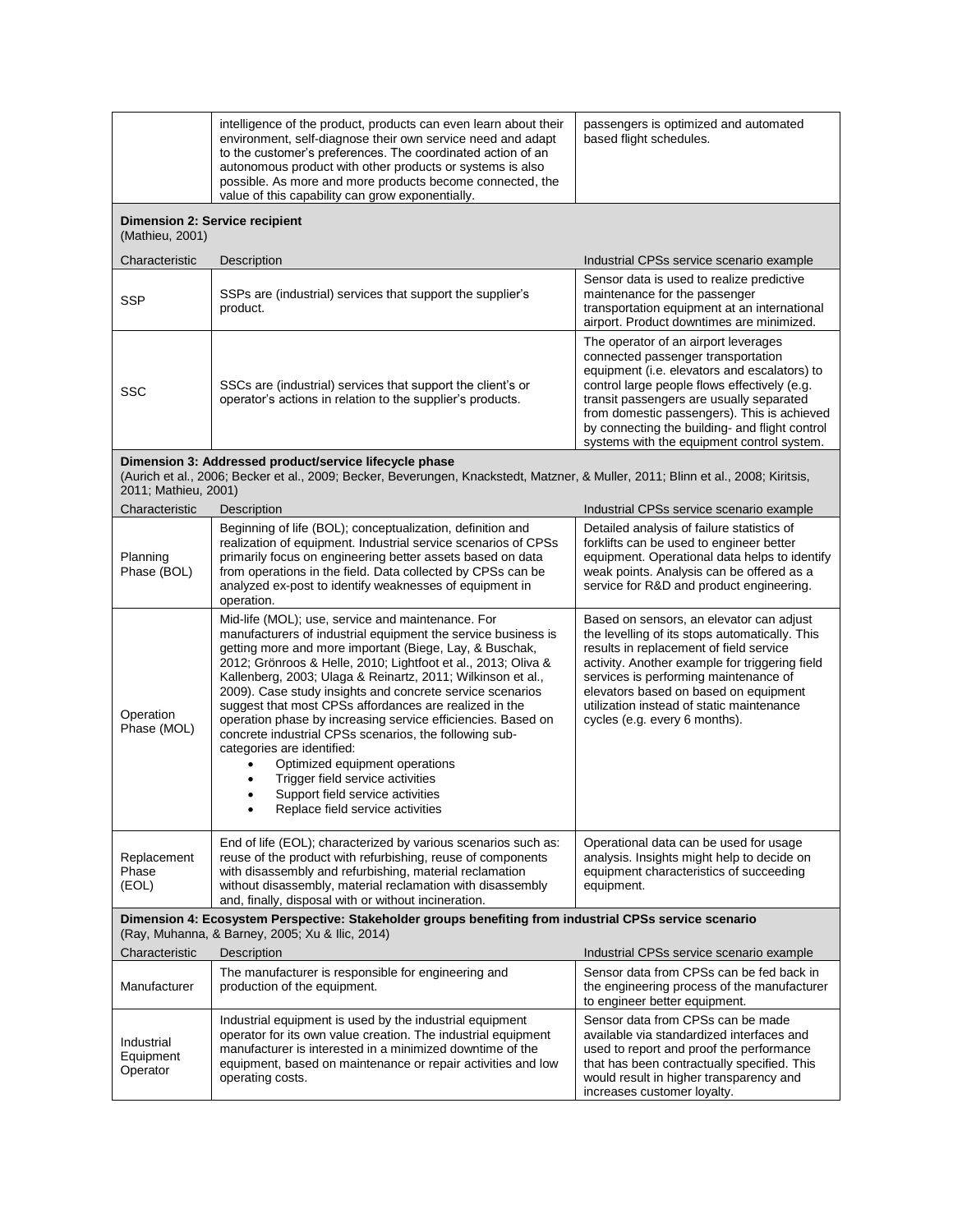| Service<br>Organization | During the operations lifecycle phase, dedicated service<br>organizations are responsible for proper and safe operations of<br>the equipment. Often, manufacturers also run service<br>organizations and sell the equipment, bundled with MRO<br>services as hybrid offerings and PSS to exploit their market<br>power and knowledge about the equipment. | Continuously analyzing operational<br>equipment data can help to improve internal<br>operational efficiency as competitive<br>advantage. |
|-------------------------|-----------------------------------------------------------------------------------------------------------------------------------------------------------------------------------------------------------------------------------------------------------------------------------------------------------------------------------------------------------|------------------------------------------------------------------------------------------------------------------------------------------|
|-------------------------|-----------------------------------------------------------------------------------------------------------------------------------------------------------------------------------------------------------------------------------------------------------------------------------------------------------------------------------------------------------|------------------------------------------------------------------------------------------------------------------------------------------|

**Table 3**: Taxonomy of industrial service scenarios of CPSs in the equipment manufacturing industry

## <span id="page-9-0"></span>**5. Contribution, limitations, and outlook**

Anchored in existing literature and based on 45 use scenarios identified in an in-depth case study, this paper presents an early version of a taxonomy for classifying service scenarios leveraging CPSs in the manufacturing equipment industry. For scholars the taxonomy serves as a guiding element for future research on the affordances of CPSs in an industrial context. The results of this analysis have shown that CPSs can be leveraged during the lifecycle of industrial equipment to engineer better equipment and can provide added value in many ways. Above all, CPSs can realize internal operational efficiencies in the service business. Besides, our investigation has shown that industrial CPSs might also serve as an enabler to exploit unexpected opportunities and create new (service) business models. To succeed in a cyber-physical environment, managers need to formulate clear business strategies, go-to-market strategies, and business models, as well as core operations to stay competitive and find a sustainable position in the fast-paced and highly volatile ecosystem. Practitioners might use this work as a framework to identify functional affordances as well as white spots of smart equipment operations. Finally, our contribution exhibits some limitations. First, due to the qualitative nature of this research, it cannot be ensured that the phenomenon at hand has been explored in an exhaustive way. To increase validity, future work should validate the results in a different industry. Second, we only had access to a single organizational entity for conducting the in-depth global case study. In the future, the presented taxonomy has to be validated in additional industries.

As industrial equipment is characterized by long life cycles (Blinn et al., 2008), it is difficult for manufacturing and service organizations to add sensors and connectivity to the variety of existing equipment classes. Manufacturing equipment that is already installed at the customers' facilities, results in high investment costs. Hence, implementation might take some time and resources until affordances can be realized.

Future research should focus on identifying archetypes of service scenarios based on the taxonomy. We plan to use the taxonomy for evaluating new (service) business models (Zolnowski et al., 2011) enabled by CPSs. Moreover, taking a technology perspective, the taxonomy might help as a structuring element to derive design principles for an adequate IS architecture supporting industrial CPSs.

## *References*

Acatech (2011) *Cyber-Physical Systems: Innovationsmotor für Mobilität, Gesundheit, Energie und Produktion*, Heidelberg: Springer Verlag.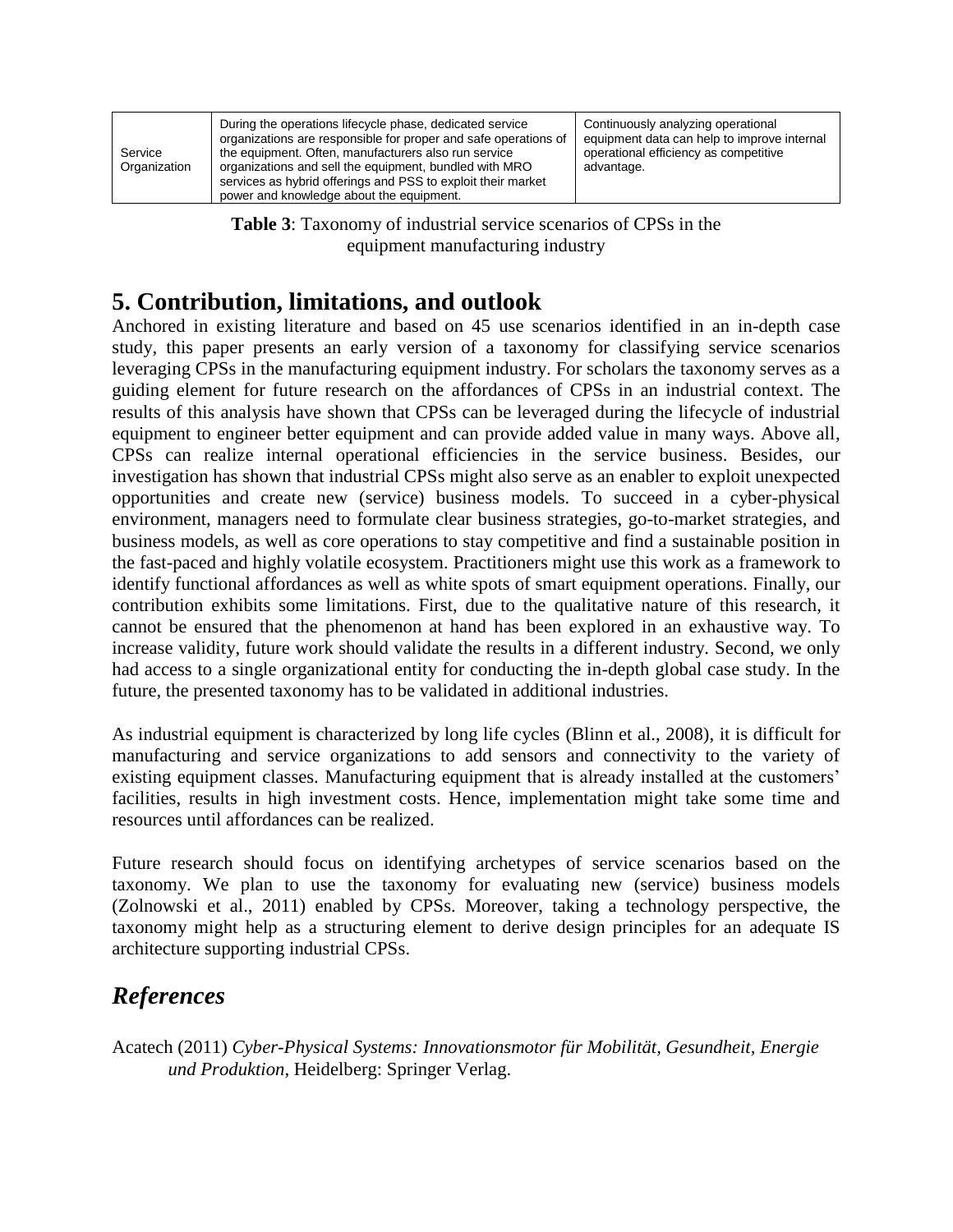- Annunziata, M., & Evans, P. C. (2012) *Industrial Internet: Pushing the Boundaries of Minds and Machines*, General Electric.
- Aurich, J. C., Fuchs, C., & Wagenknecht, C. (2006) "Life Cycle Oriented Design of Technical Product-Service Systems", *Journal of Cleaner Production*, 14(17), pp. 1480–1494.
- Bapna, R., Goes, P., Gupta, A., & Jin, Y. (2004) "User Heterogeneity and Its Impact on Electronic Auction Market Design: An Empirical Exploration", *MIS Quarterly*, 28(1), pp. 21–43.
- Becker, J., Beverungen, D., Knackstedt, R., Matzner, M., Mueller, O., & Poeppelbuss, J. (2009) "A Framework for Design Research in the Service Science Discipline", *Proceedings of the 15th Americas Conference on Information Systems (AMCIS)*, San Francisco, USA.
- Becker, J., Beverungen, D., Knackstedt, R., Matzner, M., & Muller, O. (2011) "Information Needs in Service Systems - A Framework for Integrating Service and Manufacturing Business Processes", *Proceedings of the 44th Hawaii International Conference on System Sciences (HICSS)*, Waikoloa, USA.
- Biege, S., Lay, G., & Buschak, D. (2012) "Mapping Service Processes in Manufacturing Companies: Industrial Service Blueprinting", *International Journal of Operations & Production Management*, 32(8), pp. 932–957.
- Blinn, N., Nüttgens, M., Schlicker, M., Thomas, O., & Walter, P. (2008) "Lebenszyklusmodelle hybrider Wertschöpfung: Modellimplikationen und Fallstudie an einem Beispiel des Maschinen-und Anlagenbaus", *Proceedings of the Multikonferenz Wirtschaftsinformatik*, (pp. 711–722), München, Deutschland.
- Bloch, H. P., & Geitner, F. K. (1983) *Machinery Failure Analysis and Troubleshooting, 2nd edition*, Houston, Texas: Gulf Publishing Co.
- Böhmann, T., Leimeister, J. M., & Möslein, K. (2014) "Service Systems Engineering: A Field for Future Information Systems Research", *Business & Information Systems Engineering*, 6(1), pp. 73–79.
- Braa, K., & Vidgen, R. (1997) *An Information Systems Research Framework for the Organizational Laboratory*, Cambridge, MA: MIT Press.
- Braa, K., & Vidgen, R. (1999) "Interpretation, intervention, and reduction in the organizational laboratory: a framework for in-context information system research", *Accounting, Management and Information Technologies*, 9(1), pp. 25–47.
- Chemero, A. (2003) "An Outline of a Theory of Affordances", *Ecological Psychology*, 15(2), pp. 181–195.
- Chen, H., Chiang, R. H., & Storey, V. C. (2012) "Business Intelligence and Analytics: From Big Data to Big Impact", *MIS Quarterly*, 36(4), pp. 1165–1188.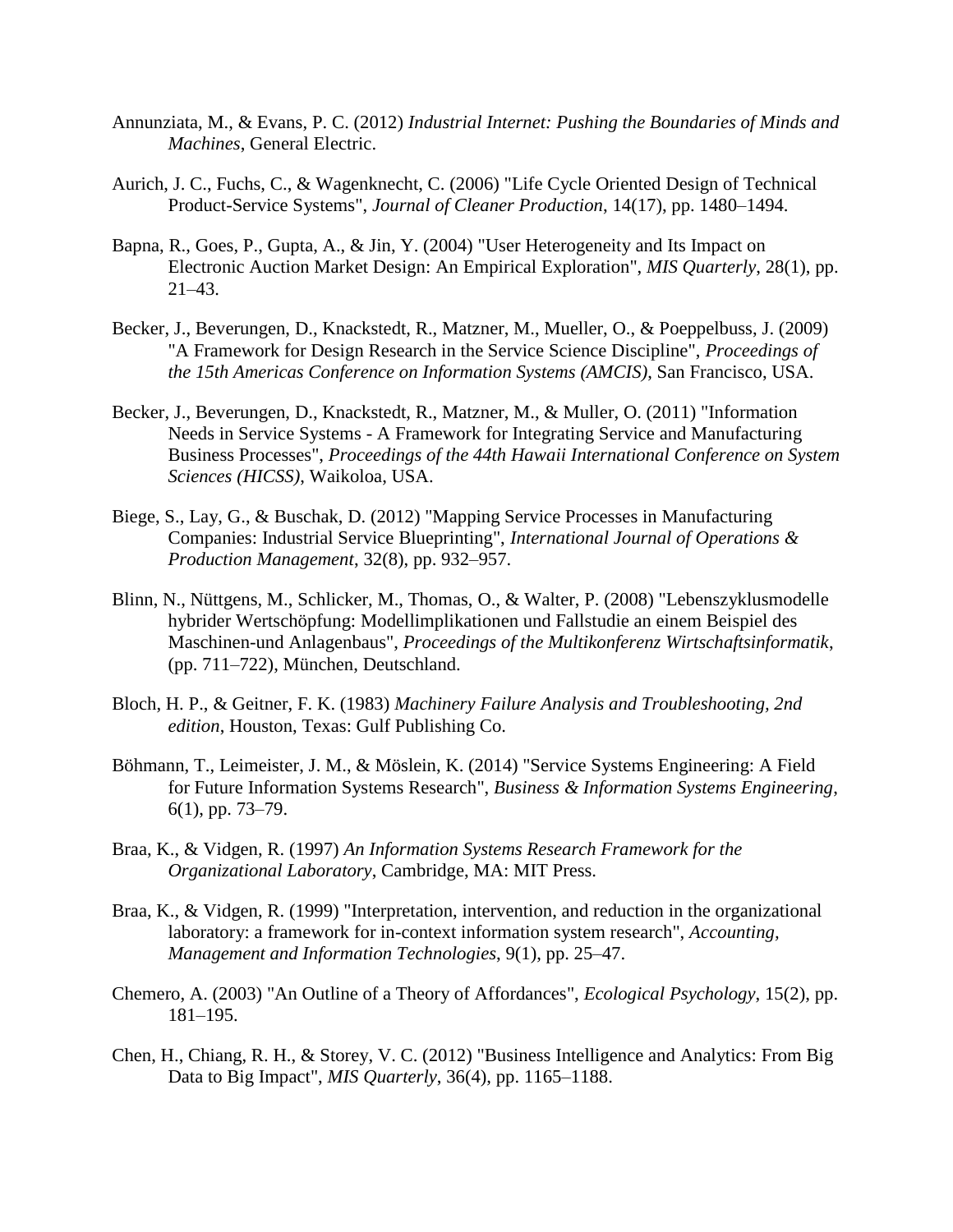- Dubé, L., & Paré, G. (2003) "Rigor in Information Systems Positivist Case Research: Current Practices, Trends, and Recommendations", *MIS Quarterly*, pp. 597–636.
- Eisenhardt, K. M. (1989) "Building Theories from Case Study Research", *Academy of Management Review*, 14(4), pp. 532–550.
- Fichman, R. G., Dos Santos, B. L., & Zheng, Z. E. (2014) "Digital Innovation as a Fundamental and Powerful Concept in the Information Systems Curriculum", *MIS Quarterly*, 38(2), pp. 329–353.
- Gibson, J. J. (1986) *The Ecological Approach To Visual Perception*, London: Psychology Press.
- Grönroos, C., & Helle, P. (2010) "Adopting a Service Logic in Manufacturing: Conceptual Foundation and Metrics for Mutual Value Creation", *Journal of Service Management*, 21(5), pp. 564–590.
- Heppelmann, J. E., & Porter, M. E. (2014) "How Smart, Connected Products Are Transforming Competition", *Harvard Business Review*, 92(11), pp. 64–86.
- Kiritsis, D. (2011) "Closed-loop PLM for Intelligent Products in the Era of the Internet of Things", *Computer-Aided Design*, 43(5), pp. 479–501.
- Kuschel, J., & Dahlbom, B. (2007) "Mobile Services for Vehicles", *Proceedings of the 15th European Conference on Information Systems (ECIS)*, (pp. 1863–1874), St. Gallen, Switzerland.
- Land, L., Smith, S., & Pang, V. (2013) "Building a Taxonomy for Cybercrimes", *Proceedings of the 17th Pacific Asia Conference on Information Systems (PACIS)*, Jeju Island, Korea.
- Larsen, K. R. T. (2003) "A Taxonomy of Antecedents of Information Systems Success: Variable Analysis Studies", *Journal of Management Information Systems*, 20(2), pp. 169–246.
- Lay, G., Schroeter, M., & Biege, S. (2009) "Service-based Business Concepts: A Typology for Business-to-Business Markets", *European Management Journal*, 27(6), pp. 442–455.
- Lee, E. A. (2008) "Cyber Physical Systems: Design Challenges", *Proceedings of the 11th IEEE International Symposium on Object Oriented Real-Time Distributed Computing (ISORC)*, (pp. 363–369), Orlando, USA.
- Lee, J. Y., Choi, S. S., Kim, G. Y., & Noh, S. D. (2011) "Ubiquitous Product Life Cycle Management (u-PLM): A Real-Time and Integrated Engineering Environment Using Ubiquitous Technology in Product Life Cycle Management (PLM)", *International Journal of Computer Integrated Manufacturing*, 24(7), pp. 627–649.
- Lightfoot, H., Baines, T., & Smart, P. (2013) "The Servitization of Manufacturing: A Systematic Literature Review of Interdependent Trends", *International Journal of Operations & Production Management*, 33(11/12), pp. 1408–1434.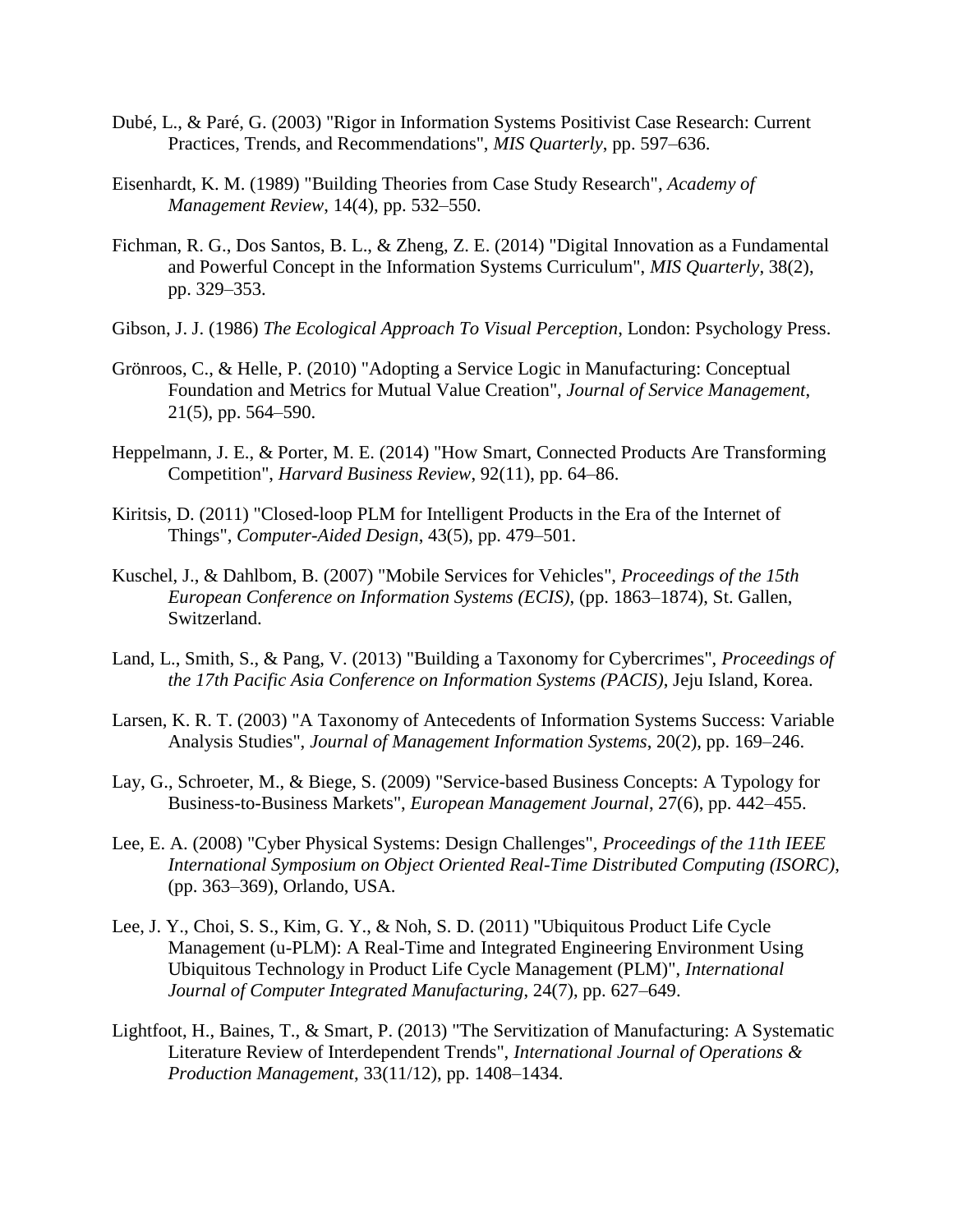- Maass, W., & Varshney, U. (2008) "Preface to the Focus Theme Section:"Smart Products"", *Electronic Markets*, 18(3), pp. 211–215.
- Maglio, P., Bailey, J., & Gruhl, D. (2007) "Steps Toward a Science of Service Systems", *Computer*, 40(1), pp. 71–77.
- Maglio, P. P., & Spohrer, J. (2008) "Fundamentals of Service Science", *Journal of the Academy of Marketing Science*, 36(1), pp. 18–20.
- Majchrzak, A., & Markus, M. L. (2012) "Technology Affordances and Constraints in Management Information Systems (MIS)", In E. Kessler (Ed.), *Encyclopedia of Management Theory*, New York: SAGE Publications, Inc.
- Markus, M. L., & Silver, M. S. (2008) "A Foundation for the Study of IT Effects: A New Look at DeSanctis and Poole's Concepts of Structural Features and Spirit", *Journal of the Association for Information Systems*, 9(10/11), pp. 609–632.
- Mathieu, V. (2001) "Product Services: From a Service Supporting the Product to a Service Supporting the Client", *Journal of Business & Industrial Marketing*, 16(1), pp. 39–61.
- Matzner, M., & Scholta, H. (2014) "Process Mining Approaches to Detect Organizational Properties in Cyber-Physical Systems", *Proceedings of the 22nd European Conference on Information Systems (ECIS)*, Tel Aviv, Israel.
- Mikusz, M. (2014) "Towards an Understanding of Cyber-physical Systems as Industrial Software-Product-Service Systems", *Procedia CIRP*, 16, pp. 385–389.
- Nickerson, R. C., Varshney, U., & Muntermann, J. (2013) "A method for taxonomy development and its application in information systems", *European Journal of Information Systems*, 22(3), pp. 336–359.
- Nickerson, R., Varshney, U., Muntermann, J., & Isaac, H. (2009) "Taxonomy Development in Information Systems: Developing a Taxonomy of Mobile Applications", *Proceedings of the 17th European Conference on Information Systems (ECIS)*, Verona, Italy.
- Oliva, R., & Kallenberg, R. (2003) "Managing the Transition from Products to Services", *International Journal of Service Industry Management*, 14(2), pp. 160–172.
- Peters, C., Kromat, T., & Leimeister, J. M. (2015) "Complex Services and According Business Models – Design and Evaluation of an Analysis Framework in the Field of Telemedicine", *Proceedings of the 48st Hawaiian International Conference on System Sciences (HICSS)*, Kauai, USA.
- Pozzi, G., Pigni, F., & Vitari, C. (2014) "Affordance Theory in the IS Discipline: a Review and Synthesis of the Literature", *Proceedings of the 20th Americas Conference on Information Systems (AMCIS)*, Savannah, USA.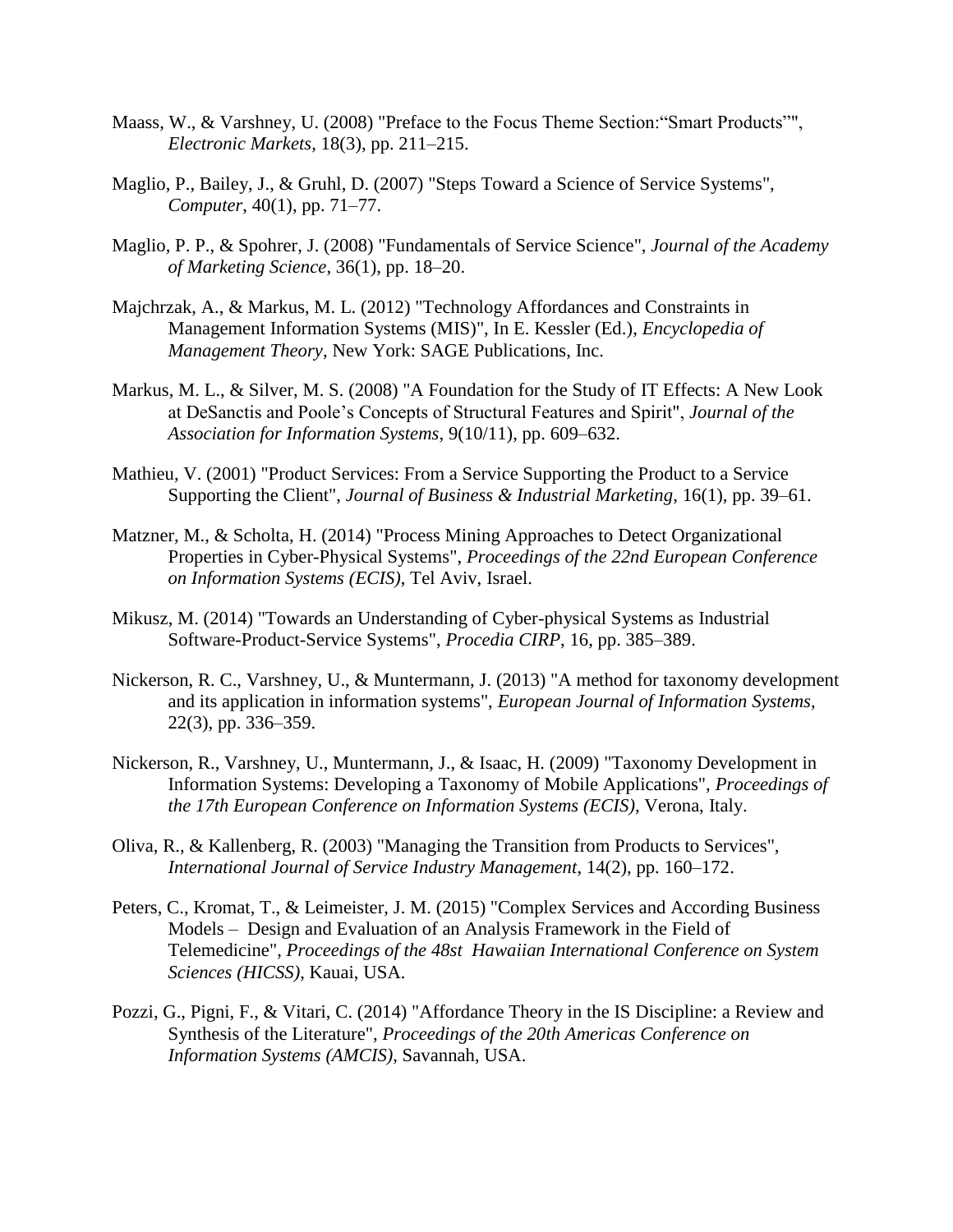- Ray, G., Muhanna, W. A., & Barney, J. B. (2005) "Information Technology and the Performance of the Customer Service Process: A Resource-Based Analysis", *MIS Quarterly*, 29(4), pp. 625–652.
- Rowe, F. (2014) "What Literature Review Is Not: Diversity, Boundaries and Recommendations", *European Journal of Information Systems*, 23(3), pp. 241–255.
- Schultze, U. (2000) "A Confessional Account of an Ethnography About Knowledge Work", *MIS Quarterly*, 24(1), pp. 3–41.
- Soeldner, C., Roth, A., Danzinger, F., & Moeslein, K. (2013) "Towards Open Innovation in Embedded Systems", *Proceedings of the 19th Americas Conference on Information Systems (AMCIS)*, Chicago, USA.
- Spohrer, J., & Kwan, S. K. (2009) "Service Science, Management, Engineering, and Design (SSMED): An Emerging Discipline–Outline and References", *International Journal of Information Systems in the Service Sector*, 1(3), pp. 1–31.
- Ulaga, W., & Reinartz, W. J. (2011) "Hybrid Offerings: How Manufacturing Firms Combine Goods and Services Successfully", *Journal of Marketing*, 75(6), pp. 5–23.
- Vargo, S. L., & Lusch, R. F. (2004) "Evolving to a New Dominant Logic for Marketing", *Journal of Marketing*, 68(1), pp. 1–17.
- Vargo, S. L., & Lusch, R. F. (2008) "Service-Dominant Logic: Continuing the Evolution", *Journal of the Academy of Marketing Science*, 36(1), pp. 1–10.
- Vom Brocke, J., Simons, A., Niehaves, B., Riemer, K., Plattfaut, R., & Cleven, A. (2009) "Reconstructing the Giant: On the Importance of Rigour in Documenting the Literature Search Process", *Proceedings of the 17th European Conference on Information Systems (ECIS)*, Verona, Italy.
- Wilkinson, A., Dainty, A., & Neely, A. (2009) "Changing Times and Changing Timescales: The Servitization of Manufacturing", *International Journal of Operations & Production Management*, 29(5), pp. 425–429.
- Xu, R., & Ilic, A. (2014) "Product as a Service: Enabling Physical Products as Service End-Points", *Proceedings of the 35th International Conference on Information Systems (ICIS)*, Auckland, New Zealand.
- Yin, R. K. (2008) *Case Study Research: Design and Methods, 5th edition*, London: SAGE Publications Incorporated.
- Yoo, Y., Boland, R. J., Lyytinen, K., & Majchrzak, A. (2012) "Organizing for Innovation in the Digitized World", *Organization Science*, 23(5), pp. 1398–1408.